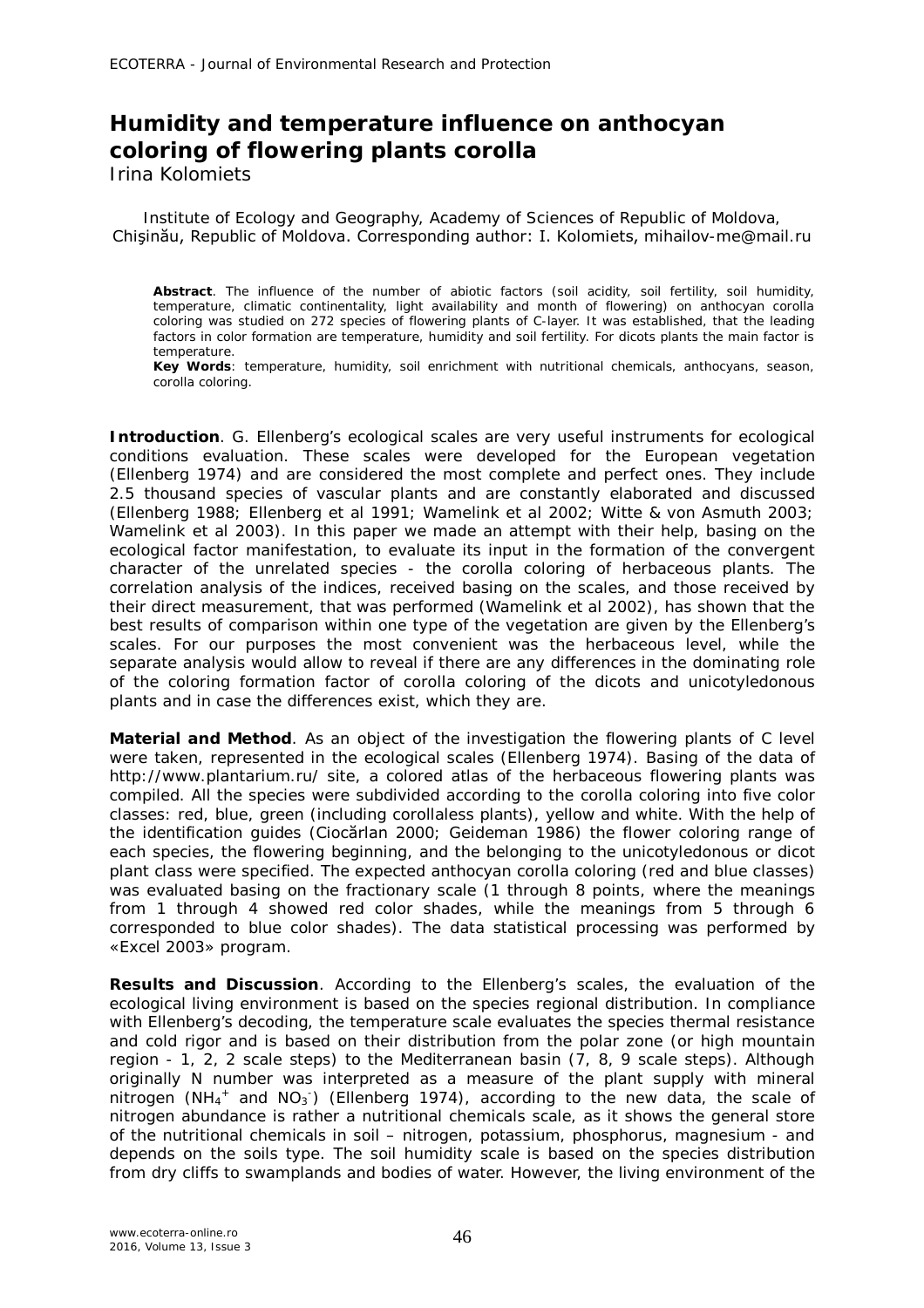majority of organisms, including the vegetational ones, is exposed to the deep seasonal changes. The exceptional stability of the periodicity changes of light availability, temperature, humidity, geomagnetical field and other environmental parameters, that are determined by the Earth and the Moon movement around the Sun, let the living systems in the process of evolution develop the time programs, stable and resistant to external influence. The organisms adaptation to the environment in the process of evolutionary development went in the direction of their structural organization perfection and in the direction of coordination in time and space of different functional systems activity. That is why, while considering the abiotic special factors we took into account a time factor - the flowering season (the first month) as well.

The analysis of the European vegetation list, represented in Ellenberg's ecological scales, revealed the existence of 892 herbaceous flowering plants (Table 1). The species with presumably anthocyanin corolla coloring made up 30 per cent, the group of species with yellow-green corolla coloring – 51 per cent, and with white corolla coloring – 19 per cent. Out of 272 herbaceous flowering plants with presumably anthocyanin corolla coloring the unicotyledonous plants class was made up by 34 species, and the dicot plants class – by 238 species.

Table 1

Distribution of herbaceous plants with different corolla coloring according to Ellenberg's scales

| Corolla coloring of herbaceous flowering plants |   |      |   |     |       |     |       |  |        |  |
|-------------------------------------------------|---|------|---|-----|-------|-----|-------|--|--------|--|
| rea                                             |   | blue |   |     | white |     | green |  | vellow |  |
|                                                 | % |      | % |     |       |     |       |  |        |  |
|                                                 |   | 155  |   | -64 |       | 279 |       |  |        |  |

The analysis results (Table 2) have shown that the corolla coloring (С) slightly, but reliably correlates with the flowering season (S), temperature (T) humidity (F) and the soil nitrogen abundance. The season of the plants flowering reliably correlates with light availability, temperature and the soil enrichment with nutritional chemicals. The intercrossing of many factors, influencing the season and influencing the corolla coloring, is the temperature and the soil enrichment with nutritional chemicals. Basing on Table 2 data, the factor, determining the season, is the solar radiation, because the temperature and the light availability are in fact its derivatives. Both the flowering periods and the corolla coloring equally depend on the soil enrichment with nutritional chemicals and this dependence has an inverse character, as when the soil enrichment with nutritional chemicals increases, the proportion of the species with blue corolla coloring decreases.

Table 2

|    |            |            |            |            | К          |            |            | Ν          |
|----|------------|------------|------------|------------|------------|------------|------------|------------|
| S. |            | $-0.26***$ | $0.24***$  | $-0.18**$  | 0.05       | 0.11       | 0.05       | $-0.12*$   |
| C. | $-0.26***$ |            | $-0.03$    | $0.18**$   | 0.03       | $-0.14*$   | 0.06       | $-0.12*$   |
|    | $0.24***$  | $-0.03$    |            | $0.13*$    | $0.25***$  | $-0.03$    | 0.01       | $-0.22***$ |
|    | $-0.18**$  | $0.18**$   | $0.13*$    |            | $0.20**$   | $-0.30***$ | $0.29***$  | $-0.0424$  |
| K  | 0.05       | 0.03       | $0.25***$  | $0.20**$   |            | $-0.21***$ | $0.28***$  | $-0.21***$ |
| F  | 0.11       | $-0.14*$   | $-0.03$    | $-0.30***$ | $-0.21***$ |            | $-0.21***$ | $0.27***$  |
| R  | 0.05       | 0.06       | 0.01       | $0.29***$  | $0.28***$  | $-0.21***$ |            | $0.19**$   |
| N  | $-0.12*$   | $-0.12*$   | $-0.22***$ | $-0.0424$  | $-0.21***$ | $0.27***$  | $0.19**$   |            |

Dependence between anthocyan corolla coloring of unicotyledonous and dicot herbaceous plants and abiotic factors manifestation according to Ellernberg's ecocenotic scales

Legend: S – the first month of flowering; C – corolla coloring; L – luminance/shading (9 classes); T – climate temperature (9); K – climate continentality (9); F – soils moisture content (12); R – soils acidity (9); N – soils nitrogen abundance (9),  $*$  - P ≤ 0.05,  $**$  - P ≤ 0.01,  $***$  - p ≤ 0.001.

The similar analysis of the dicot plants group (Table 3) has shown that the corolla coloring of dicots depends on the season, the soil enrichment with nutritional chemicals and humidity. With that, the increase of humidity and the soil enrichment with nutritional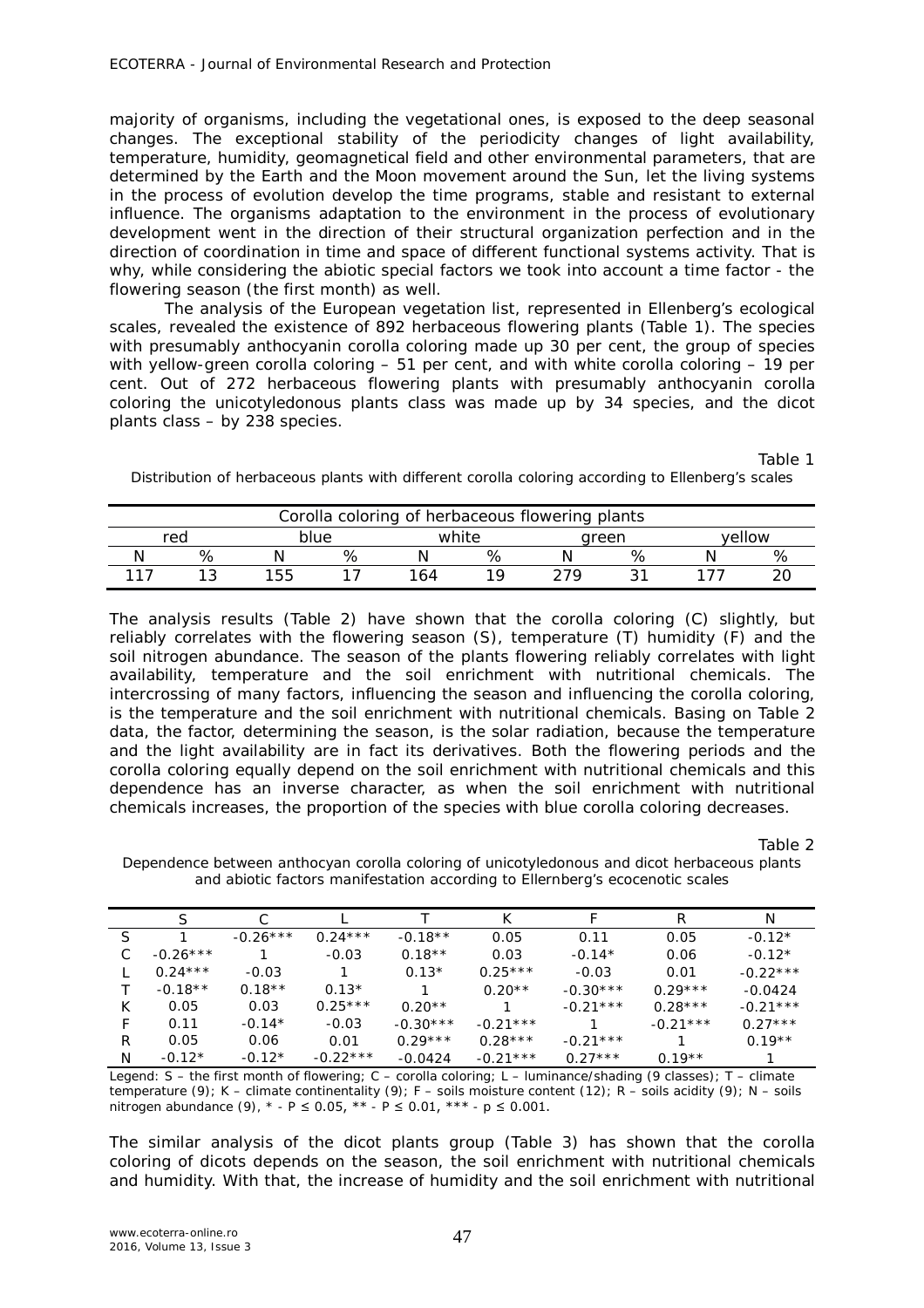chemicals results in the increase of the species with red corolla coloring. The dicots season of flowering reasonably correlates with the light availability, temperature and humidity. So, the humidity is an interlink between the corolla coloring and the dicots flowering season.

Dependence between anthocyan corolla coloring of dicot herbaceous plants and abiotic factors manifestation according to Ellenberg's scales

|   |            |            |            |            | К          |            | R         | N         |
|---|------------|------------|------------|------------|------------|------------|-----------|-----------|
|   |            | $-0.24***$ | $0.28***$  | $-0.15*$   | 0.07       | $0.13*$    | 0.10      | $-0.02$   |
| C | $-0.24***$ |            | $-0.05$    | 0.12       | 0.02       | $-0.19$    | 0.03      | $-0.19*$  |
|   | 0.28       | $-0.05$    |            | 0.10       | 0.25       | $-0.08$    | 0.03      | $-22***$  |
|   | $-0.15*$   | 0.12       | 0.10       |            | $0.18**$   | $-0.34***$ | $0.29***$ | $-0.08$   |
| К | 0.07       | 0.02       | $0.25***$  | $0.18**$   | 1          | $-0.22***$ | $0.31***$ | $-.23***$ |
| F | $0.13*$    | $-0.19**$  | $-0.08$    | $-0.34***$ | $-0.22$    |            | $-.21***$ | $0.30***$ |
| R | 0.10       | 0.03       | 0.03       | $0.29***$  | $0.31***$  | $-0.21***$ |           | $0.17*$   |
| N | $-0.02$    | $-0.19*$   | $-0.22***$ | $-0.08$    | $-0.23***$ | $0.30***$  | $0.17*$   |           |

Legend: S – the first month of flowering; C – corolla coloring; L – luminance/shading (9 classes); T – climate temperature (9); K – climate continentality (9); F – soils moisture content (12); R – soils acidity (9); N – soils nitrogen abundance (9),  $* - P \le 0.05$ ,  $** - P \le 0.01$ ,  $*** - p \le 0.001$ .

For the group of unicotyledonous plants the reduction of the number of reliable correlation connections and the transition of weak correlations into the category of intermediate ones are typical. So, according to Table 4 data, the corolla coloring of unicotyledonous plants reasonably depends on the temperature and the flowering season. The flowering season, in its turn, also depends on the temperature, that correlates with the continentality and the availability of light. Consequently, the corolla coloring of the unicotyledonous species depends on the solar radiation.

Table 4

Dependence between corolla anthocyan coloring of unicotyledonous herbaceous plants and abiotic factors manifestation according to Ellenberg's ecocetotic scales

|   | S         | С         |         |          |         |         | R       | N       |
|---|-----------|-----------|---------|----------|---------|---------|---------|---------|
| S |           | $-0.39**$ | $-0.07$ | $-0.37*$ | $-0.14$ | $-0.00$ | $-0.20$ | $-0.17$ |
|   | $-0.39**$ |           | 0.14    | $0.61**$ | 0.05    | 0.21    | 0.21    | 0.26    |
|   | $-0.07$   | 0.14      |         | $0.42*$  | 0.27    | 0.22    | $-0.04$ | $-0.33$ |
|   | $-0.37*$  | $0.61**$  | $0.42*$ |          | $0.44*$ | $-0.07$ | 0.20    | 0.13    |
| К | $-0.14$   | 0.05      | 0.27    | $0.44*$  |         | $-0.14$ | 0.16    | $-0.18$ |
| F | $-0.00$   | 0.21      | 0.22    | $-0.07$  | $-0.14$ |         | $-0.23$ | 0.28    |
| R | $-0.20$   | 0.21      | $-0.04$ | 0.20     | 0.16    | $-0.23$ |         | 0.33    |
| N | $-0.17$   | 0.26      | $-0.33$ | 0.13     | $-0.18$ | 0.28    | 0.33    |         |

Legend: S – the first month of flowering; C – corolla coloring; L – luminance/shading (9 classes); T – climate temperature (9); K – climate continentality (9); F – soils moisture content (12); R – soils acidity (9); N – soils nitrogen abundance (9),  $*$  - P ≤ 0.05,  $**$  - p ≤ 0.01.

The diagram of the changes of the precipitation sum and the average monthly air temperatures for the continental climate has the form of the sinewave with the maximum point in July and the minimum point in January (for average temperatures) and in February (for the precipitation sum). By the method of the seasonal intervals selection, it was determined that the correlation coefficient changes its sign for the opposite one within the period from July through February. The studying of the distribution dependency of the corolla coloring within the period from January to June and from July to February has shown, that the soils humidity increase results in the increase of the proportion of the red corolla species in the sample of the dicot plants  $(K = -0.20)$ , while the temperature increase leads to the increase of the proportion of the blue corolla species. The increase of the numerical order of the first flowering month correlates with the increase of the proportion of the red corolla species  $(K = -0.36)$ .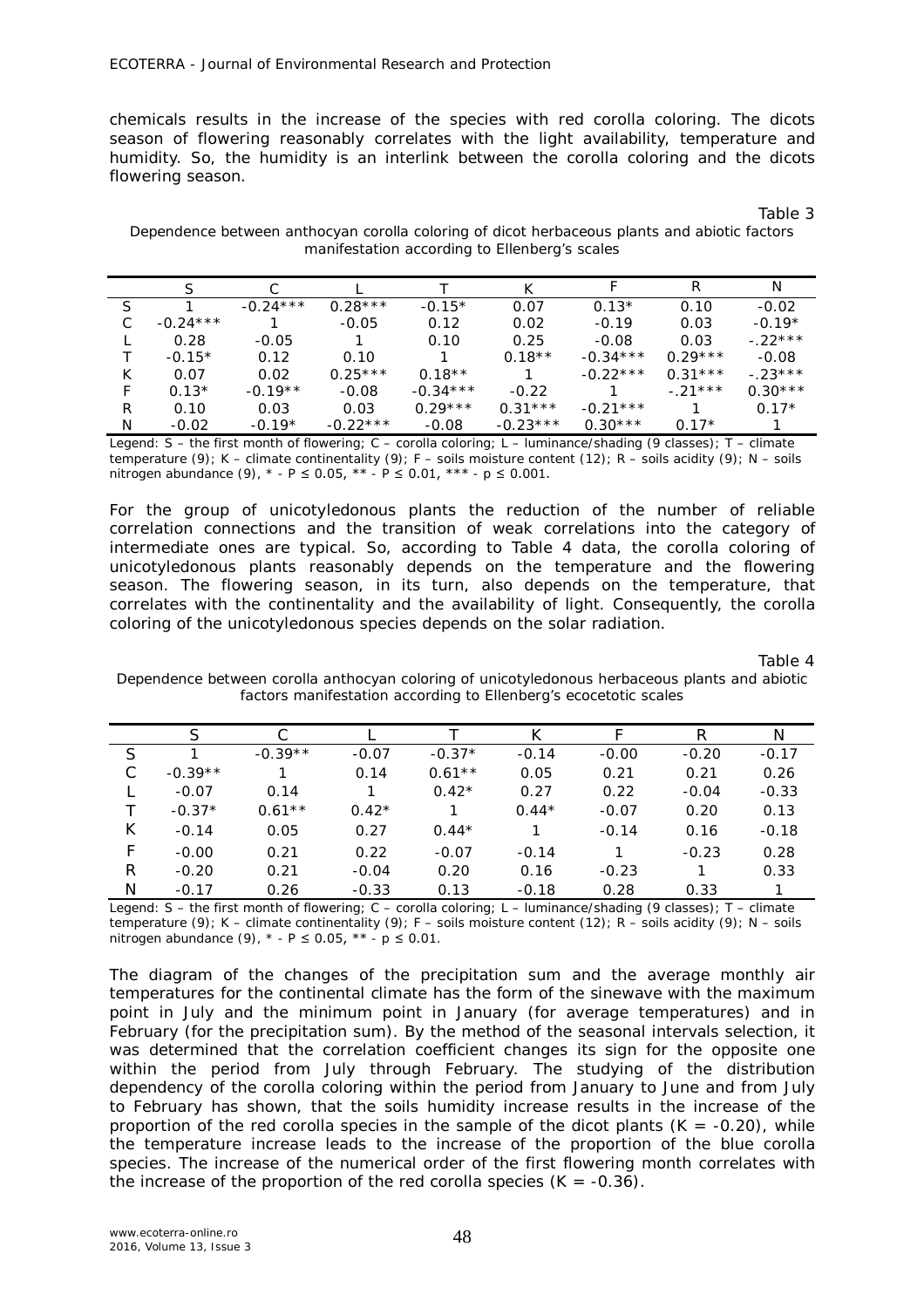Consequently, among the dicot plants the red corolla species will be more adapted to the humid environment conditions than the blue corolla species. Under the arid conditions among the species with the anthocyan coloring the blue corolla species get the advantage.

The unicotyledonous plants on the rising part of the temperature curve are characterized by the increase of the proportion of the blue corolla species with the temperature rise  $(K = 0.65)$ , and the increase of the first flowering month number correlated with the increase of the proportion of the red corolla species  $(K = -0. 46)$ . On the descending part of the precipitation curve the reasonable humidity decrease results in the increase of the proportion of the eudicots plants species with blue corolla coloring (K  $= -0.20$ ). With the increase of the first flowering month number there is a tendency of increasing of the proportion of blue corolla species  $(K = 0.21)$ . As for the unicotyledonous plants, on the descending part of the average monthly temperatures and the average precipitation sum the reliable data were not received due to a very small sample (3 species). So, taking into consideration the Ellenberg's scales decoding, it is possible to conclude, that the plants cold endurance increase in the polar and the high mountain regions (1, 2, 3 scale steps) is connected with the increase of the proportion of the red corolla species, while the increase of the thermal resistance of the Mediterranean plants is connected with the increase of the proportion of the blue corolla species (7, 8, 9 scale steps). According to the humidity scale, the species with presumably anthocyan corolla coloring are distributed in such a way, that on the dry cliffs with nutritional chemicals deficit the proportion of the blue corolla species is higher, than on the wet souls, rich with nutritional chemicals and located near the swamplands and bodies of water. These specific features in the regional distribution are determined by the Alps, the most extended mountain chain on the territory of Central Europe. The climate of the north part of the Alps is colder and more humid, and that of the south part vice versa is warmer and drier (Diagrams 1, 2). The average temperature of July is lower than  $+14 \text{ }^{\circ}$ C, the temperature of January is to -15 °C. The precipitation makes up to 1 000 mm a year. The snow on the valleys lies from one to six month a year. The main part of winter on the valleys is foggy (Giorgio et al 2003).

An attempt to study the specific features of the species distribution according to the corolla coloring results in one-type answer – with the increase of the flowering month number (from January to July) the proportion of the red corolla species increases. The possible cause of such a conclusion is the predominance of the species, growing on the north side of the Alps, where the proportion of the red corolla species is higher, than on the other territory of Central Europe in Ellenberg's list of flora. It should be noted, that the correlations registered between the corolla coloring and the ecological factors, refer to weak and average categories and are not the exclusive ones.



Such regional species distribution according to the corolla coloring can also be explained by the fact, that the south side of the Alps belongs to the Mediterranean Center of the